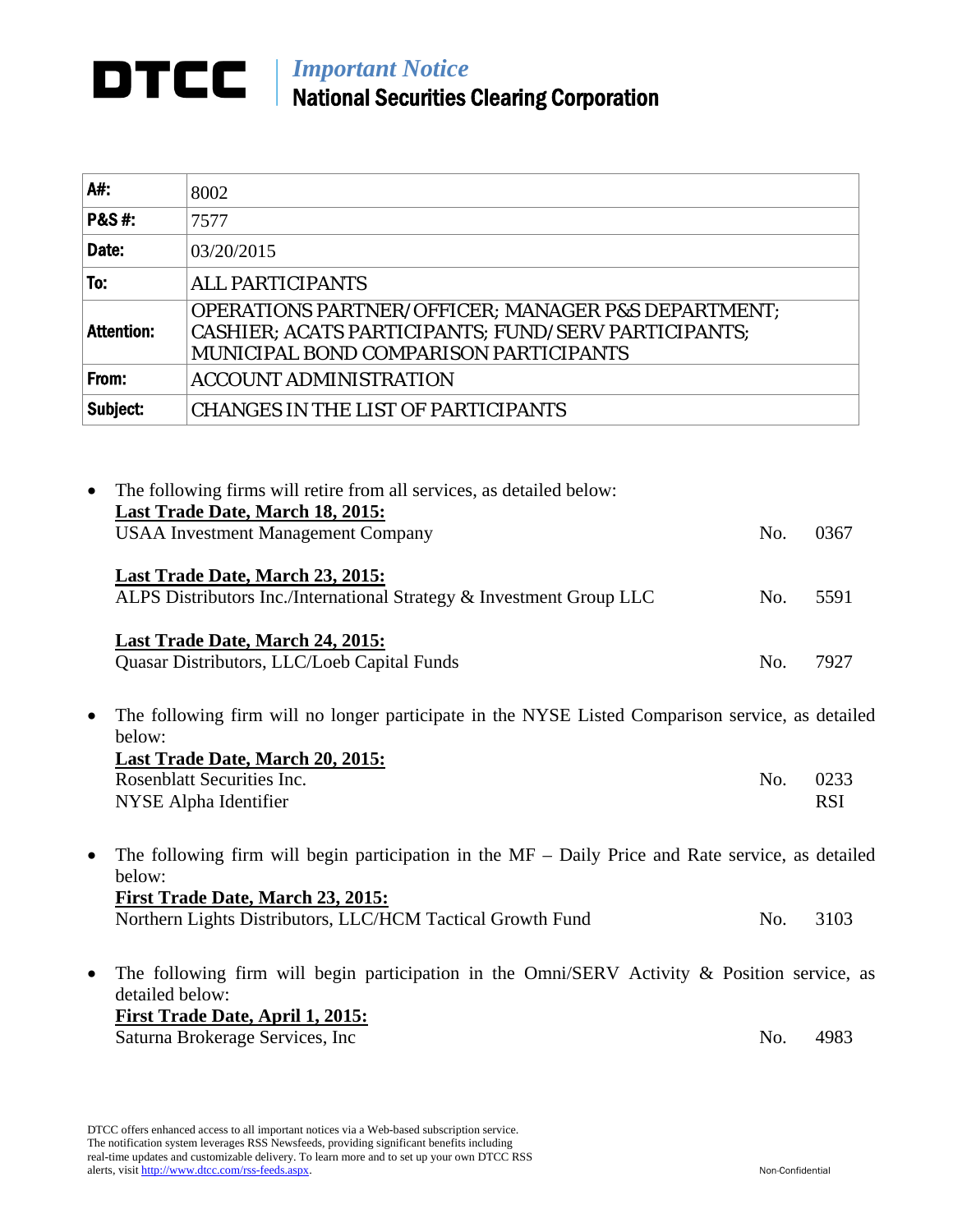• The following additional number has been assigned to Quasar Distributors, LLC (#5368) for the purpose of utilizing Fund/SERV, Networking and ACATS Fund/SERV services, as detailed below: **First Trade Date, March 24, 2015:**  Quasar Distributors LLC/Banc MDA No. 3194 Contact: Casey Sauer Phone: (414) 203-9122 The following firms will begin participation in the Alternative Investment Products service, as detailed below: **First Trade Date, March 20, 2015:**  NexPoint Advisors LP No. 6855

## **First Trade Date, March 25, 2015:**

Woodfield Fund Administration, LLC No. 6865

• Please update the NSCC Directory dated March 2015 (for OTC Executed-By List and for Municipal Bond Comparison System) as detailed below:

|                                                     | <b>Clearing Broker</b><br><b>Identifiers</b> |         | <b>Executing Broker</b><br><b>Identifiers</b> |         |
|-----------------------------------------------------|----------------------------------------------|---------|-----------------------------------------------|---------|
|                                                     | Alpha                                        | Numeric | Alpha                                         | Numeric |
| <b>Executing Broker Name Change Effective First</b> |                                              |         |                                               |         |
| Trade Date, March 18, 2015<br>From: Zacks & Company | <b>BSSC</b>                                  | 0352    | <b>ZACK</b>                                   |         |
| LBMZ Securities, Inc.<br>To:                        | <b>BSSC</b>                                  | 0352    | <b>ZACK</b>                                   |         |
| Delete Last Trade Date, March 18, 2015              |                                              |         |                                               |         |
| Gardner Rich, L.L.C.                                | <b>ECUT</b>                                  | 0100    | <b>GDNR</b>                                   |         |
| Jackson Partners & Associates, Inc.                 | <b>ECUT</b>                                  | 0100    | <b>JPTR</b>                                   |         |
| Seaboard Securities, Inc.                           | ECUT                                         | 0100    | SEAI                                          |         |

• Please update the NSCC Directory dated March 2015 (for OTC Executed-By List) as detailed below:

|                                                                                              | <b>Clearing Broker</b><br><b>Identifiers</b> |         | <b>Executing Broker</b><br><b>Identifiers</b> |         |
|----------------------------------------------------------------------------------------------|----------------------------------------------|---------|-----------------------------------------------|---------|
|                                                                                              | Alpha                                        | Numeric | Alpha                                         | Numeric |
| Delete Last Trade Date, March 16, 2015<br>Standard Chartered Securities (North America) Inc. | <b>PERS</b>                                  | 0443    | <b>SCBS</b>                                   |         |
| Delete Last Trade Date, March 18, 2015                                                       |                                              |         |                                               |         |
| Altrushare Securities LLC                                                                    | <b>ECUT</b>                                  | 0100    | <b>ATRU</b>                                   |         |
| <b>Biremis Corporation</b>                                                                   | <b>ECUT</b>                                  | 0100    | <b>BRMS</b>                                   |         |
| Lime Brokerage LLC                                                                           | <b>ECUT</b>                                  | 0100    | <b>LITB</b>                                   |         |
| Surge Trading Inc.                                                                           | <b>ECUT</b>                                  | 0100    | <b>SURG</b>                                   |         |
| <b>Chopper Securities LLC</b>                                                                | <b>SHMR</b>                                  | 0695    | <b>CHPR</b>                                   |         |